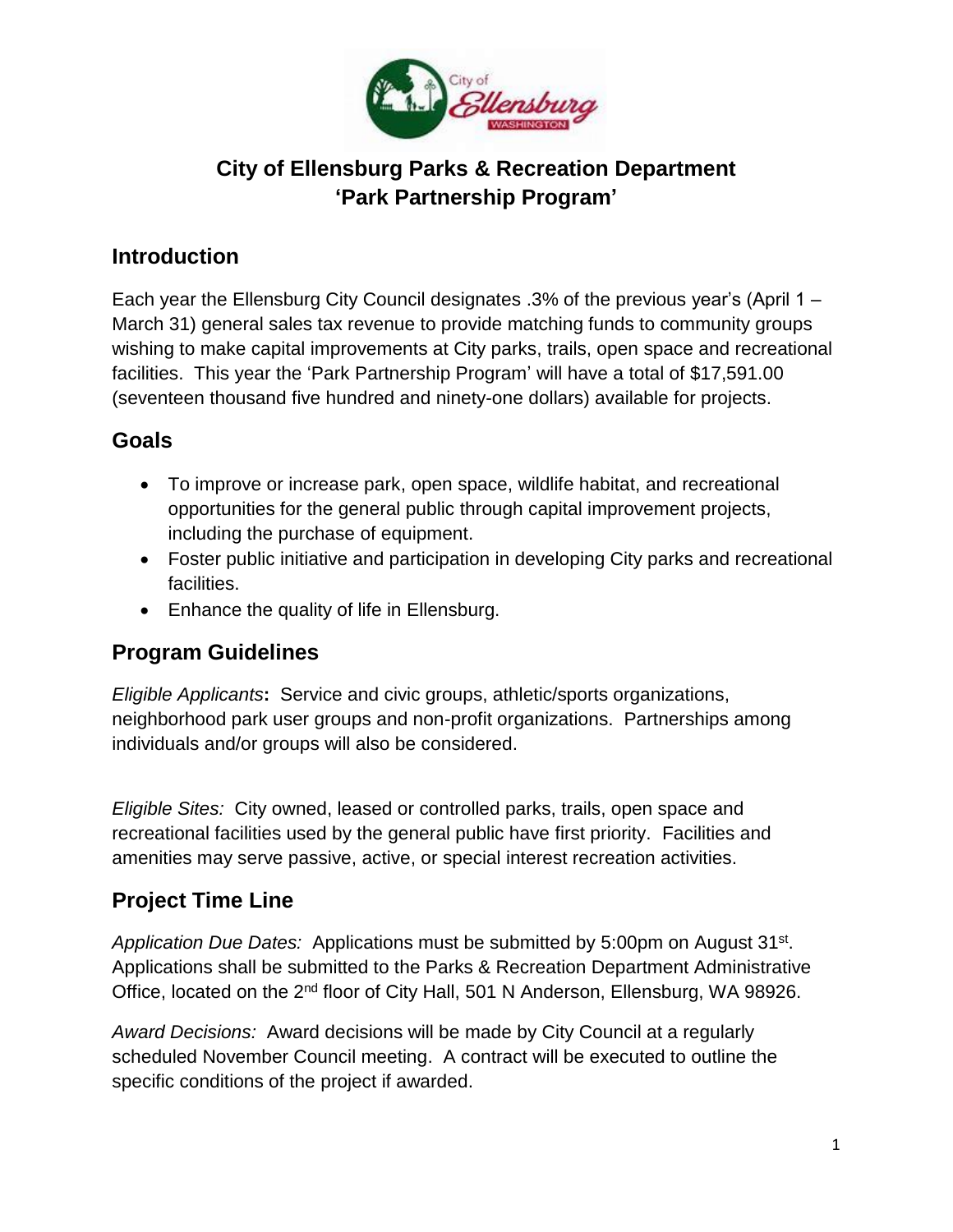*Project Time Limit:* All projects must be completed within 12 (twelve) months of award, however an extension may be granted through approval of the Parks & Recreation Commission.

## **Project Evaluation**

Written applications will be reviewed by the Parks & Recreation Director to determine eligibility. All eligible projects will be forwarded to the Parks & Recreation Commission to be scored by a rating system with the highest ranking projects moving onto an oral presentation with the Commission.

# **Project Eligibility**

- 1. Projects must be located on publicly owned property to be eligible.
- 2. Projects should be in conformance to any applicable master plan.
- 3. Public bid laws may be applicable for purchases made by the applicant. Please contact the City Parks & Recreation Director, or his/her designee, to determine if public bid law applies to your project.
- 4. Indoor and outdoor recreational facilities are eligible for partnership funding.
- 5. Park Partnership applicants are required to provide match for each dollar requested. Match may consist of cash, donated labor, donated materials, use of construction equipment, or architectural/landscape design services.
	- a. Volunteer labor is valued at the standard IRS rate.
	- b. Equipment donations will be valued at the price the equipment would be rented for per hour.
	- c. Donated professional services will be valued at the "reasonable and customary" rate.
	- d. The applicant may not use City staff time as match or request City staff to perform any work associated with the project other than what would be considered routine park work (example; park staff would go out and mark sprinkler heads for a project however park staff will not relocate sprinkler lines to accommodate a project – the project applicant would need to hire a company to perform that work).

# **Applicant Responsibilities**

Applicants are required to present their project to the Parks & Recreation Commission at the Commission's regularly scheduled September, and if necessary October, meeting. Commission meetings take place the second Wednesday of month at 5:30 pm in the Council Conference Room, located on the first floor of Ellensburg City Hall, or remotely. Presentations are limited to 10 (ten) minutes and must address the following subject matter: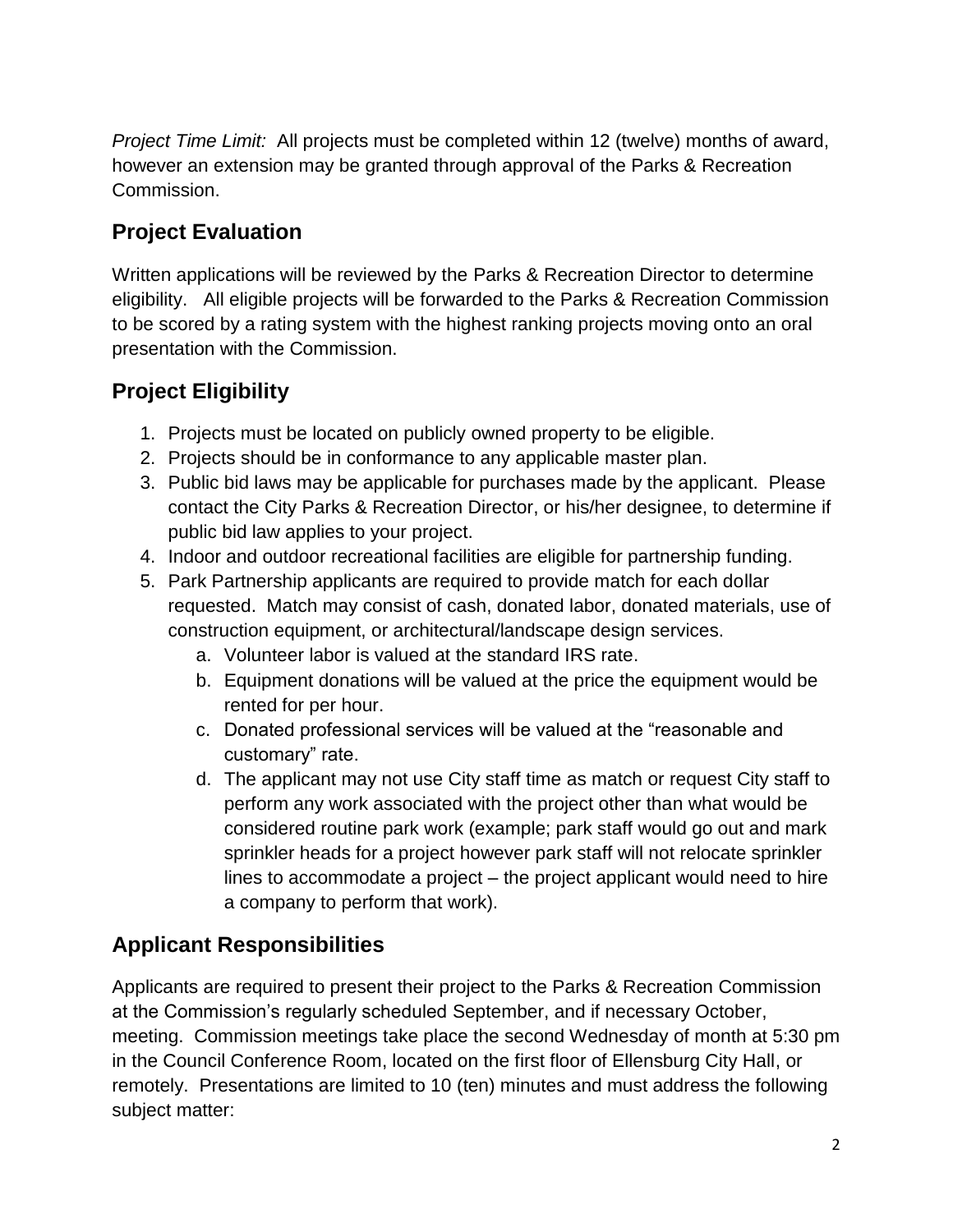- 1. Please explain the public benefits of the project.
- 2. Give an overview of the project's design and budget.
- 3. Describe ease of project maintenance and on-going operation.
- 4. Provide evidence this project has demonstrated support from the neighborhood or user groups.
- 5. Provide evidence the project is in an appropriate location concerning neighborhood impacts, access, environmental impacts, and proximity to potential facility users.

The Commission will then have up to 5 (five) minutes to ask the applicant questions about their project. Please note that the Commission will be given copies of your project application in advance of the meeting. The Commission will make a funding recommendation to the City Council. The application becomes invalid if the applicant or designated representative is not present at the Commission meeting to present their project. Applicants may be asked to present their project to the City Council.

# **Applicant Instructions**

Applications Packets include the following:

*Project Description:* This form describes the project location, a brief description, contact person information, and project costs.

*Work Plan:* List the specific steps you will take to complete this project. Next to each step identify who will be responsible for the activity and the estimated date of completion.

*Budget Plan:* List each resource and quantity needed to complete your project. Calculate the total cost for each resource including tax. Next, breakdown the total cost of each resource by how much is applicant "in-kind", applicant cash, and how much of the City's match (if any) you will spend on this project.

*Match Pledged:* This form is provided to help solicit and gather match pledges. Applicant match can be pledged or secured at the time of application. Pledged means that the donor has made a verbal promise to provide the match item; secured means that the donor has signed the application's Match Pledge/Secured Form to confirm the commitment.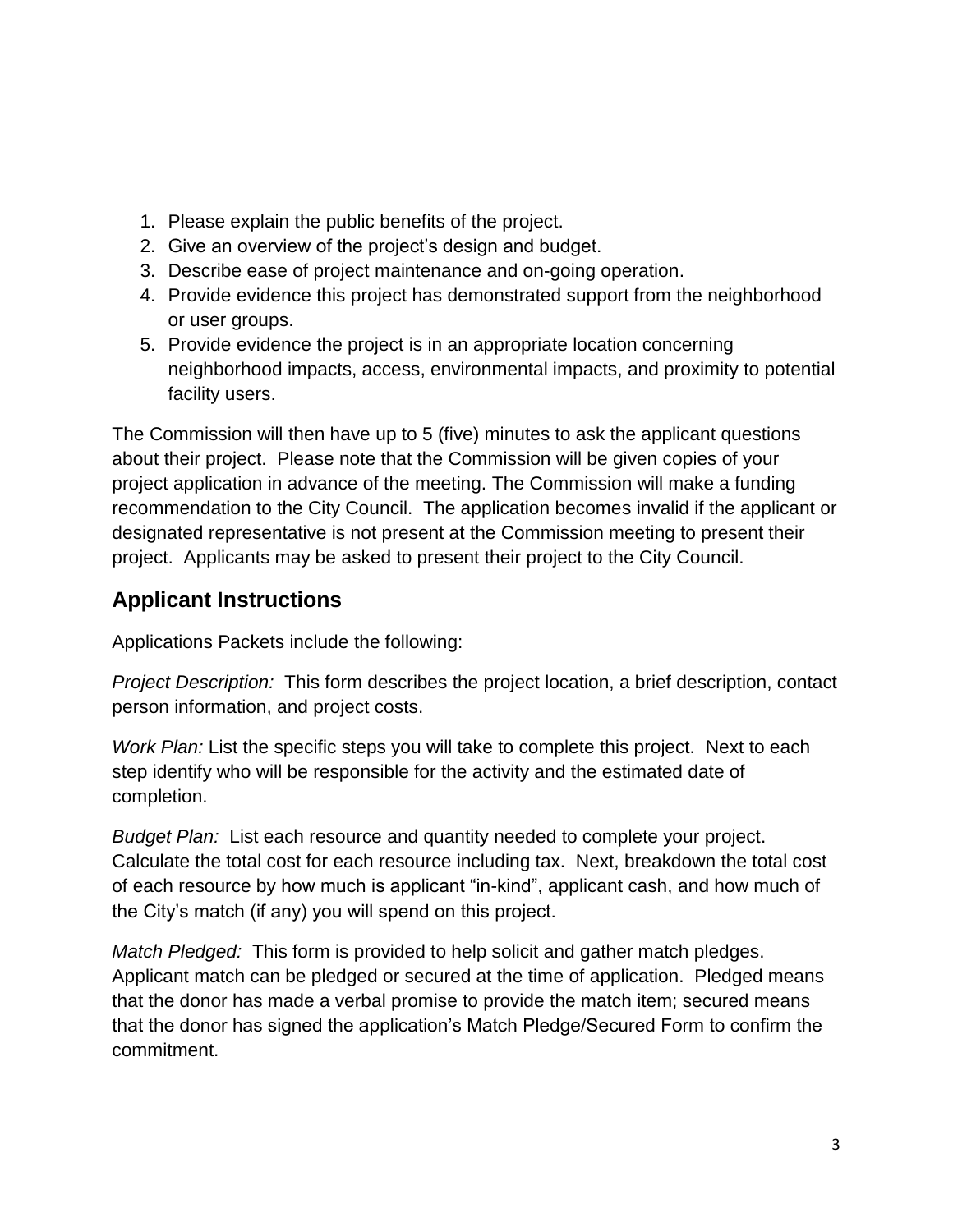### City of Ellensburg Parks & Recreation Department 'Park Partnership Program' **Project Description**

#### **Project Information**

Project Name:

Description of the project:

Project Location (if located within a park facility please be specific):

#### **Contact Person**

Name:

Organization Representing:

Contact Address:

City/State/Zip:

Phone:

E-mail:

#### **Project Cost**

| Amount Requested from the City:  | \$ |
|----------------------------------|----|
| Cash Amount from Applicant:      | \$ |
| "In-Kind" Amount from Applicant: | \$ |
| Cash from other Sources:         | \$ |
| Please list other sources:       |    |
| <b>Total Project Cost:</b>       |    |

#### **Return completed Application or email to [caseb@cityofellensburg.org:](mailto:caseb@cityofellensburg.org)**

City of Ellensburg Parks & Recreation Administrative Office 501 N Anderson Ellensburg, WA 98926 Due Date: August 31, 2022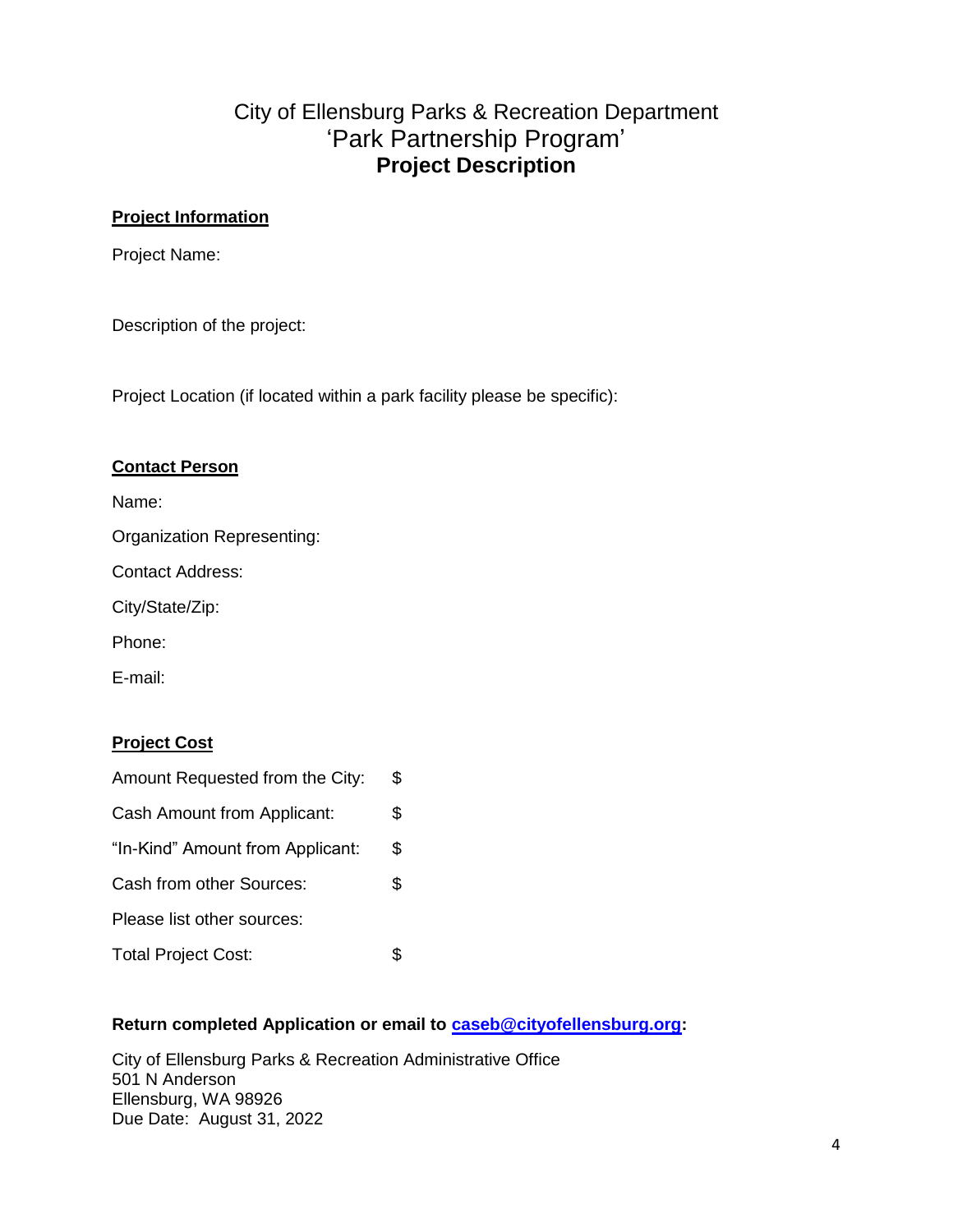# City of Ellensburg Parks & Recreation Department 'Parks Partnership Program' **Work Plan**

| <b>Action Item</b> | Responsible Party | <b>Start Date</b> | <b>Completion Date</b> |
|--------------------|-------------------|-------------------|------------------------|
|                    |                   |                   |                        |
|                    |                   |                   |                        |
|                    |                   |                   |                        |
|                    |                   |                   |                        |
|                    |                   |                   |                        |
|                    |                   |                   |                        |
|                    |                   |                   |                        |
|                    |                   |                   |                        |
|                    |                   |                   |                        |
|                    |                   |                   |                        |
|                    |                   |                   |                        |
|                    |                   |                   |                        |
|                    |                   |                   |                        |
|                    |                   |                   |                        |
|                    |                   |                   |                        |
|                    |                   |                   |                        |
|                    |                   |                   |                        |
|                    |                   |                   |                        |
|                    |                   |                   |                        |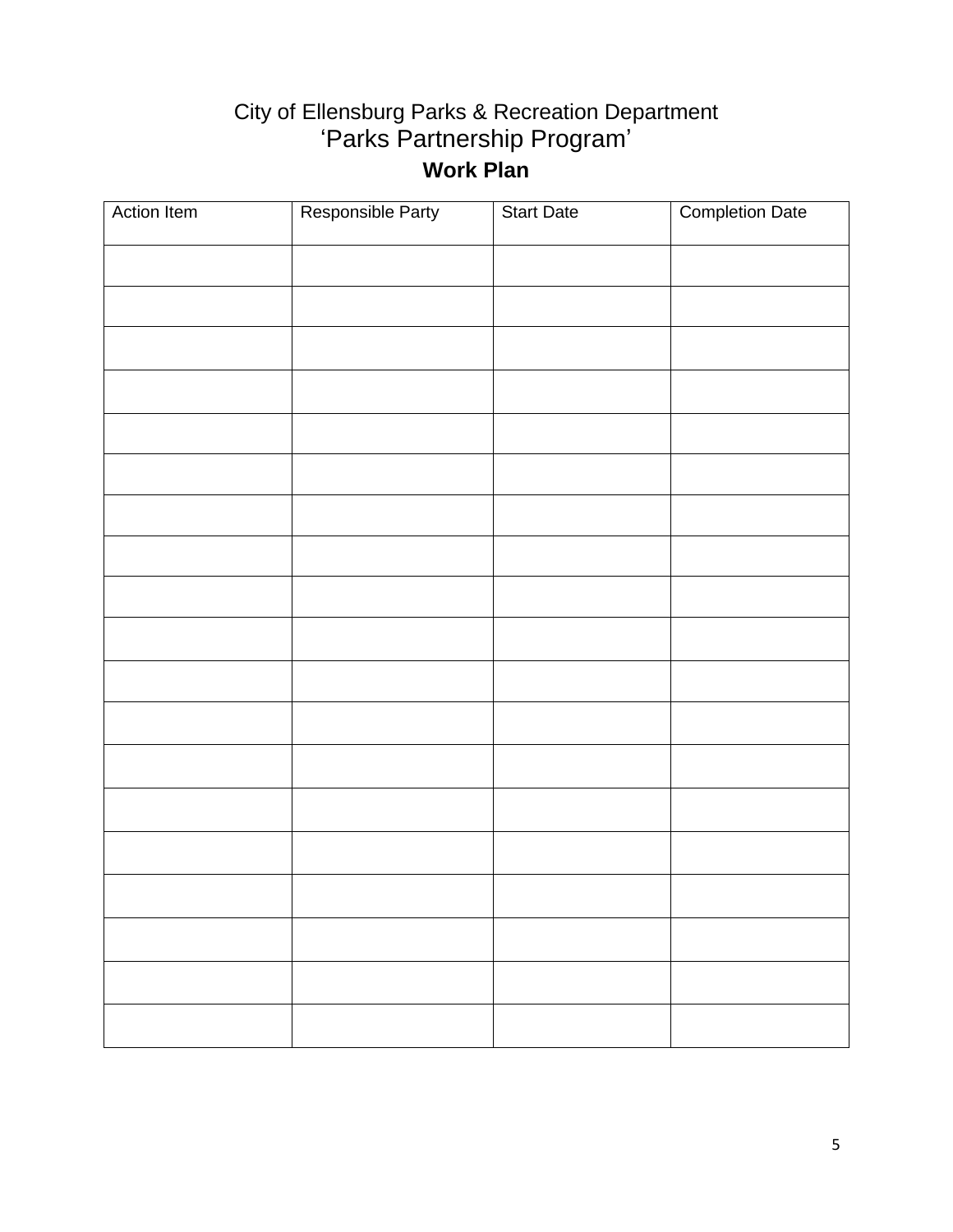# City of Ellensburg Parks & Recreation Department 'Park Partnership Program' **Budget Plan**

| 1. Personnel     |                   |                     |                       |                      |  |  |
|------------------|-------------------|---------------------|-----------------------|----------------------|--|--|
|                  | <b>Total Cost</b> | Applicant "In-Kind" | <b>Applicant Cash</b> | City's Cash<br>Match |  |  |
|                  |                   |                     |                       |                      |  |  |
|                  |                   |                     |                       |                      |  |  |
|                  |                   |                     |                       |                      |  |  |
|                  |                   |                     |                       |                      |  |  |
|                  |                   |                     |                       |                      |  |  |
|                  |                   |                     |                       |                      |  |  |
| <b>Sub Total</b> | \$                | \$                  | \$                    | \$                   |  |  |

| 2. Supplies/Equipment Materials |                   |                     |                       |                      |  |
|---------------------------------|-------------------|---------------------|-----------------------|----------------------|--|
|                                 | <b>Total Cost</b> | Applicant "In-Kind" | <b>Applicant Cash</b> | City's Cash<br>Match |  |
|                                 |                   |                     |                       |                      |  |
|                                 |                   |                     |                       |                      |  |
|                                 |                   |                     |                       |                      |  |
|                                 |                   |                     |                       |                      |  |
|                                 |                   |                     |                       |                      |  |
|                                 |                   |                     |                       |                      |  |
| <b>Sub Total</b>                | \$                | \$                  | \$                    | \$                   |  |

| 3. Professional Services |                   |                     |                       |                      |  |  |
|--------------------------|-------------------|---------------------|-----------------------|----------------------|--|--|
|                          | <b>Total Cost</b> | Applicant "In-Kind" | <b>Applicant Cash</b> | City's Cash<br>Match |  |  |
|                          |                   |                     |                       |                      |  |  |
|                          |                   |                     |                       |                      |  |  |
|                          |                   |                     |                       |                      |  |  |
|                          |                   |                     |                       |                      |  |  |
|                          |                   |                     |                       |                      |  |  |
|                          |                   |                     |                       |                      |  |  |
| <b>Sub Total</b>         | \$                | \$                  | \$                    | \$                   |  |  |